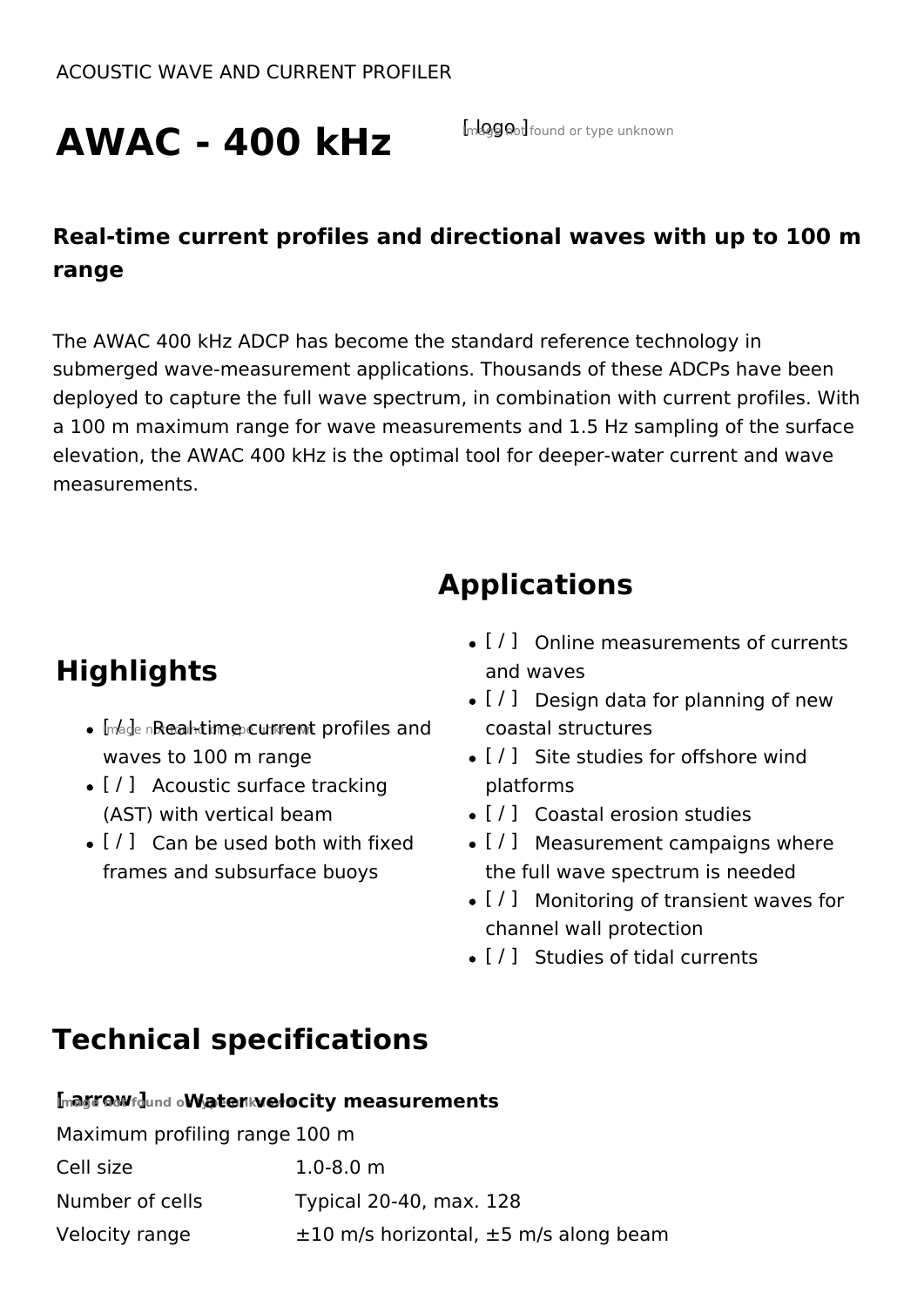## **[ arrow ]**

## **Water velocity measurements**

| Accuracy                            | $\pm 1\%$ of measured value $\pm 0.5$ cm/s |
|-------------------------------------|--------------------------------------------|
| Velocity precision                  | Consult instrument software                |
| Maximum output rate                 | 1 Hz                                       |
| Internal sampling rate<br>[ arrow ] | 2 Hz                                       |

## **Echo intensity (along slanted beams)**

| Sampling                                 | Same as velocity                                                                    |
|------------------------------------------|-------------------------------------------------------------------------------------|
| Resolution                               | 0.45 dB                                                                             |
| Dynamic range                            | 90 dB                                                                               |
| Transducer acoustic<br>frequency         | 400 kHz, 600 kHz for vertical beam                                                  |
| Number of beams                          | 3 beams 120° apart, one vertical beam, (90° apart, one at<br>5° for platform mount) |
| Beam width                               | $2.4^\circ$                                                                         |
| Beam width vertical<br>beam<br>[ arrow ] | $1.7^\circ$                                                                         |

## **Wave measurement option (AST)**

| Maximum depth                           | 100 <sub>m</sub>                            |
|-----------------------------------------|---------------------------------------------|
| Data types                              | Pressure, one velocity along each beam, AST |
| Sampling rate velocity (output) 0.75 Hz |                                             |
| Sampling rate AST (output)              | $1.5$ Hz                                    |
| No. of samples per burst<br>[ arrow ]   | 512, 1024 or 2048                           |

## **Wave estimates**

| Range                                                    | $-15$ to 15 m                                            |  |
|----------------------------------------------------------|----------------------------------------------------------|--|
| Accuracy/resolution (Hs) $<$ 1% of measured value / 1 cm |                                                          |  |
| Accuracy/resolution<br>(Dir)                             | $2^{\circ}$ / 0.1 $^{\circ}$                             |  |
| Period range                                             | $1-50s$                                                  |  |
| Cut-off period (Hs)                                      | 20 m depth: 0.9 sec, 60 m depth: 1.5 sec, 100 m depth: 2 |  |
|                                                          | sec                                                      |  |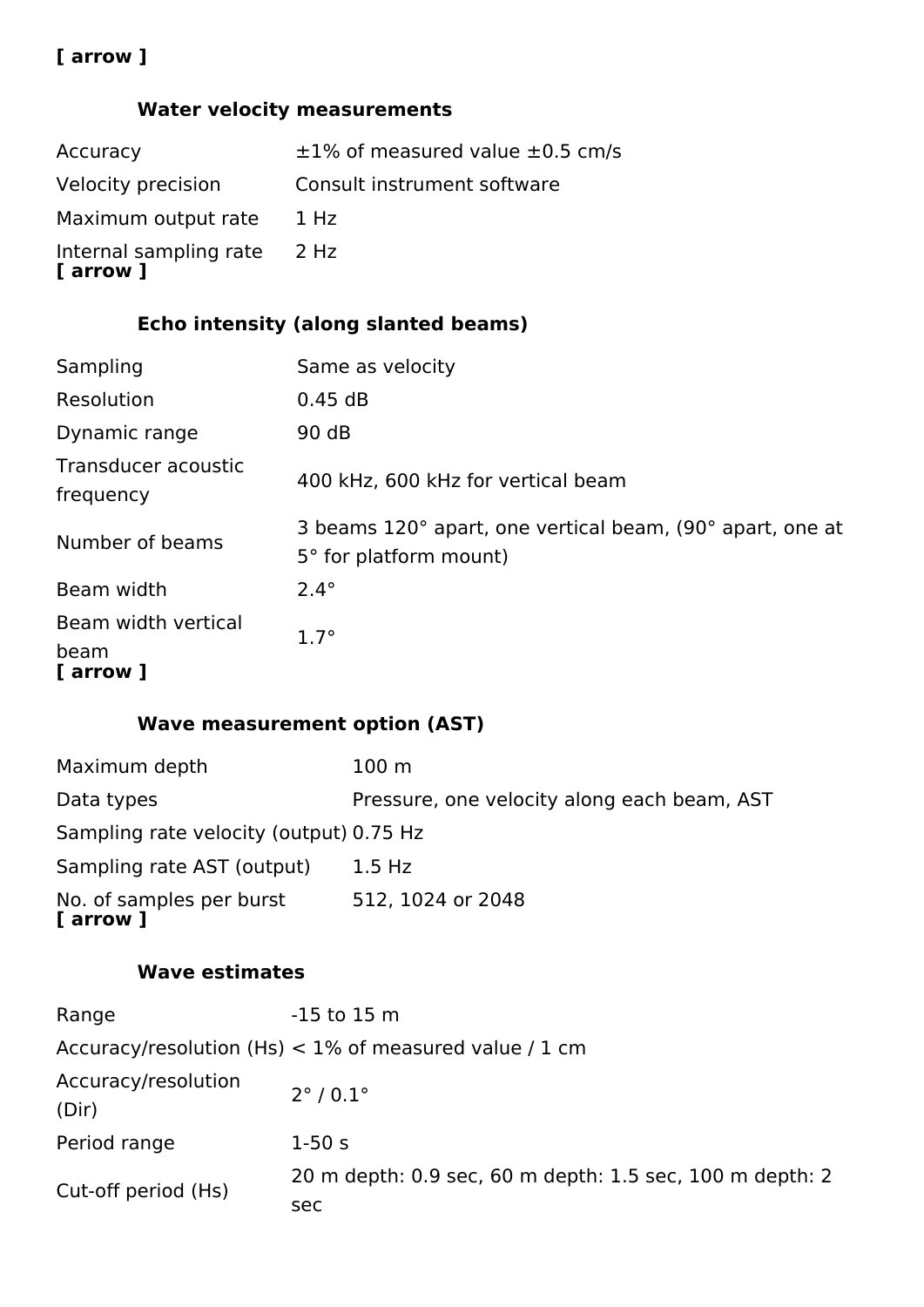## **[ arrow ]**

## **Wave estimates**

| Cut-off period (dir) | 20 m depth: 3.1 sec, 60 m depth: 5.5 sec, 100 m depth: 7.1 |
|----------------------|------------------------------------------------------------|
|                      | sec                                                        |
| <u>[ Awwaiii</u> ]   |                                                            |

### **[ arrow ]**

## **Sensors**

| Temperature:                             | Thermistor embedded in housing                             |
|------------------------------------------|------------------------------------------------------------|
| Temp. range                              | -4 to $+40$ °C                                             |
| Temp. accuracy/resolution 0.1 °C/0.01 °C |                                                            |
| Temp. time response                      | $< 5$ min                                                  |
| Compass:                                 | Magnetoresistive                                           |
| Accuracy/resolution                      | $2^{\circ}/0.1^{\circ}$ for tilt < 15°                     |
| Tilt:                                    | Liquid level                                               |
| Accuracy/resolution                      | $0.2^{\circ}/0.1^{\circ}$                                  |
| Maximum tilt                             | $30^{\circ}$ , AST requires $< 10^{\circ}$ instrument tilt |
| Up or Down                               | Automatic detect                                           |
| Pressure:                                | Piezoresistive                                             |
| Range                                    | 100 <sub>m</sub>                                           |
| Accuracy                                 | 0.5% of full scale (optional 0.1% of full scale)           |
| Resolution<br>[ arrow ]                  | 0.005% of full scale                                       |

## **Analog inputs**

| No. of channels         |                                                        |
|-------------------------|--------------------------------------------------------|
| Supply voltage to       | Three options selectable through firmware commands: 1) |
| analog output devices   | Battery voltage/500 mA, 2) +5 V/250 mA, 3)+12 V/100 mA |
| Voltage input           | $0-5$ V                                                |
| Resolution<br>[ arrow ] | 16-bit A/D                                             |

## **Data recording**

| Capacity | 9 MB standard, 4/16 GB (ProLog)                  |
|----------|--------------------------------------------------|
|          | Profile record Ncells*9 + 120 bytes              |
|          | Wave record Nsamples $*24 + 1k$ bytes            |
| Mode     | Stop when full (default and Prolog) or wrap mode |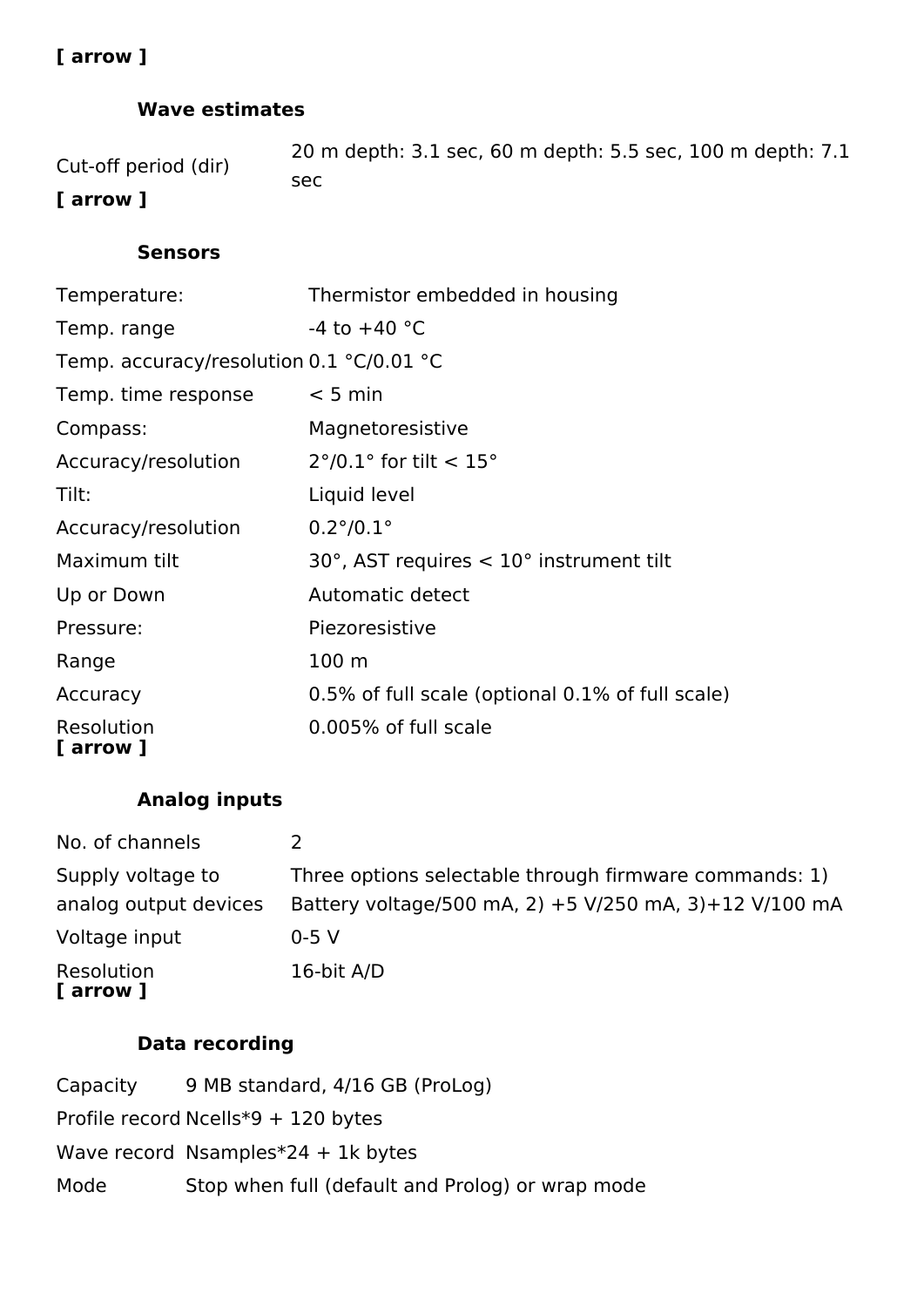## **[ arrow ]**

### **Real-time clock**

Accuracy ±1 min/year

Backup in absence of power 1 year **[ arrow ]**

### **Data communications**

| I/O                            | RS-232 or RS-422. Software supports most commercially<br>available USB- RS-232 converters |
|--------------------------------|-------------------------------------------------------------------------------------------|
| Communication baud<br>rate     | 300-115200 Bd                                                                             |
| Recorder download<br>baud rate | 600/1200 kBd for both RS-232 and RS-422                                                   |
| User control                   | Handled via "AWAC AST" software, or Active X® controls.<br>"Seastate" for online systems  |
| Output formats<br>[ arrow ]    | NMEA, Binary. Prolog provides same types also for processed<br>wave and current data      |

### **Connectors**

Bulkhead MCBH-2-FS, MCBH-8-FS, optional Souriau M-series metal connector for online use Cable PMCIL-8-MP on 10 m polyurethane cable **[ arrow ]**

#### **Software**

Functions Deployment planning, instrument configuration, data retrieval and conversion (for Windows®) **[ arrow ]**

## **Power**

| 1-30 W, 3 adjustable levels   |
|-------------------------------|
| $< 100 \mu A$                 |
| Avg. power consumption 0.23 W |
| Maximum peak current 3 A      |
| 9-18 V DC                     |
|                               |

## **Environmental**